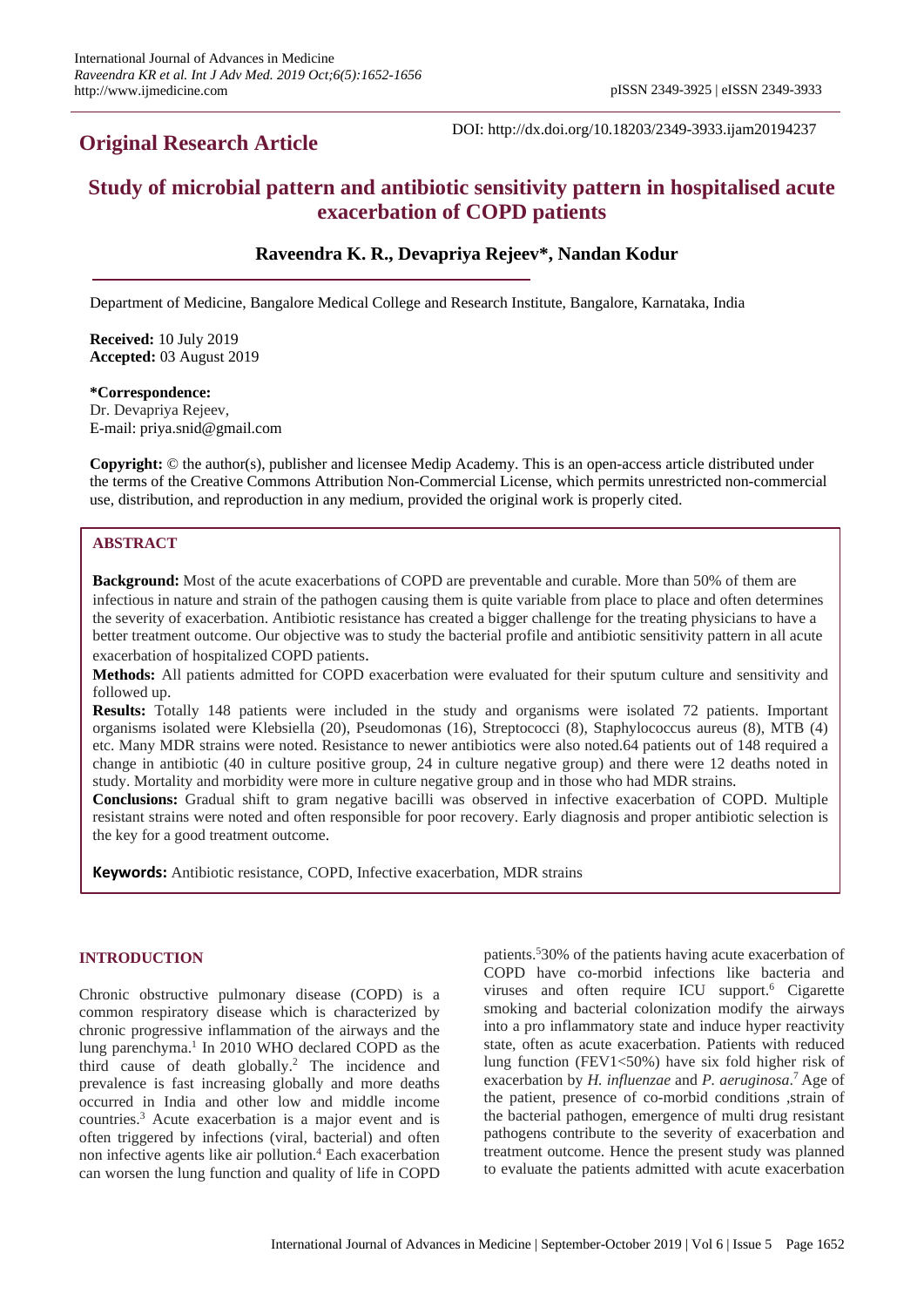of COPD for microbial pattern and their sensitivity pattern to antibiotics.

#### *Aims of the study*

- To study the microbial (bacterial) profile in patients admitted for acute exacerbation of COPD.
- To study the microbial sensitivity pattern to different antibiotics.

#### **METHODS**

This study was designed as a cross sectional study conducted at Victoria hospital, a tertiary care centre attached to Bangalore Medical College and Research Institute from June 2017 to May 2018 for a period of one year. A total of 168 patients were hospitalised for acute exacerbation of COPD admitted under medicine department were screened and 148 patients were enrolled in the study. All the patients were evaluated with spirometry, sputum examination (gram staining, culture sensitivity and AFB staining), radiological tests (chest Xray, CT Chest) and other protocol investigations.

All patients were treated with empirical antibiotics in the beginning and later switched over to the appropriate antibiotics according to the culture and sensitivity report. Symptomatic and supportive care was given including bronchodilator therapy and nebulisation. Co- morbid medical conditions were treated appropriately and patients requiring ventilator support were shifted and treated in the medical ICU. Patients were monitored throughout for vitals, investigations and treatment outcome.

## **RESULTS**

A total of 148 patients (males 124, females 24) were included in the study. Majority of the patients belonged to the age group of 50 -70 years (83.78%). Cough (94.59%), Breathlessness (97.2%), Fever (89.18%), chest discomfort (59.45%) were the most common symptoms. Most of the patients have COPD more than 10 years and on regular treatment with regular follow up with their consultants (59.45%). History of smoking was observed in 75% of male COPD patients ,out of which 67.77% are current smokers. No female patients were current smokers but 50% of them are passive smokers and history of exposure to biomass fuel was noted in 25% of the patients .Important co-morbid conditions were diabetes (18.91%), hypertension (21.62%), IHD (8.1%), old PTB (2.7%), Anemia (10.81%), HIV (1.3%). Of the 148 patients 59.45% of the patients were regular users of inhalers and 50% of them were subjected to spirometry at least once in the last one year. 28.37% of the patients have been hospitalized repeatedly more than three times in last one year for the same acute exacerbations. 43.24% of the patients have been exposed to different antibiotics more than three times in a year and 16.21% of the patients have history of antibiotic abuse (self-antibiotic use >3 times a year).

Organisms were isolated through sputum culture in 72 patients (48.64%) and common organisms were *Klebsiella*(20), *Pseudomonas*(16), *Streptococcus pneumoniae*(8), *Staphylococcus aureus*(8) other *streptococcus* group (4), *Acinetobacter*(4), MTB(4), *E. coli*(2) and others in 6 patients. All patients were started with antibiotics, empirically, Ceftriaxone(60), Cefotaxime+Sulbactam(12), Augmentin(10), Ciprofloxacin(14), Piperacillin(24), Meropenam(6), Ciprofloxacin+ Gentamycin 10), Azithromycin+ Cefotaxime(12).

There were 64 out of the 148 patients required a change of antibiotic after culture sensitivity report. Metronidazole was used in some patients with suspected anaerobic infection. Finally, one antibiotic was used in 60 patients, 2 in 52 patients and 3 in 28 patients and more than three in 8 patients. 40 patients required a change in antibiotic in the culture positive group (72) and 24 patients among the culture negative group (68). Culture sensitivity could not be done in 8 patients. Sputum for AFB positive patients were later started later on ATT under RNTCP. Twelve patients (8 from culture negative groups) required ICU support. Average duration of stay was 7 to 14 days and prolonged hospitalization was noted among the patients with co-morbid conditions, culture negative group and in elderly population.

There were 12 death noted in this study and cause of death were acute respiratory failure with sepsis (6) Diabetic Keto Acidosis (2), MODS (2), Acute Myocardial Infarction (1) and Acute Renal Failure (1). Four deaths were noted in culture positive groups and 8 deaths in culture negative group.



### **Figure 1: Results of sputum cultures in patients with Acute exacerbation of COPD.**

Resistance in *Klebsiella species* was seen in 66.66% for Gentamycin, 50 % for Amikacin, 83.33% for Augmentin and Ciprofloxacin, 82.05% for Ceftriaxone, 44.44% for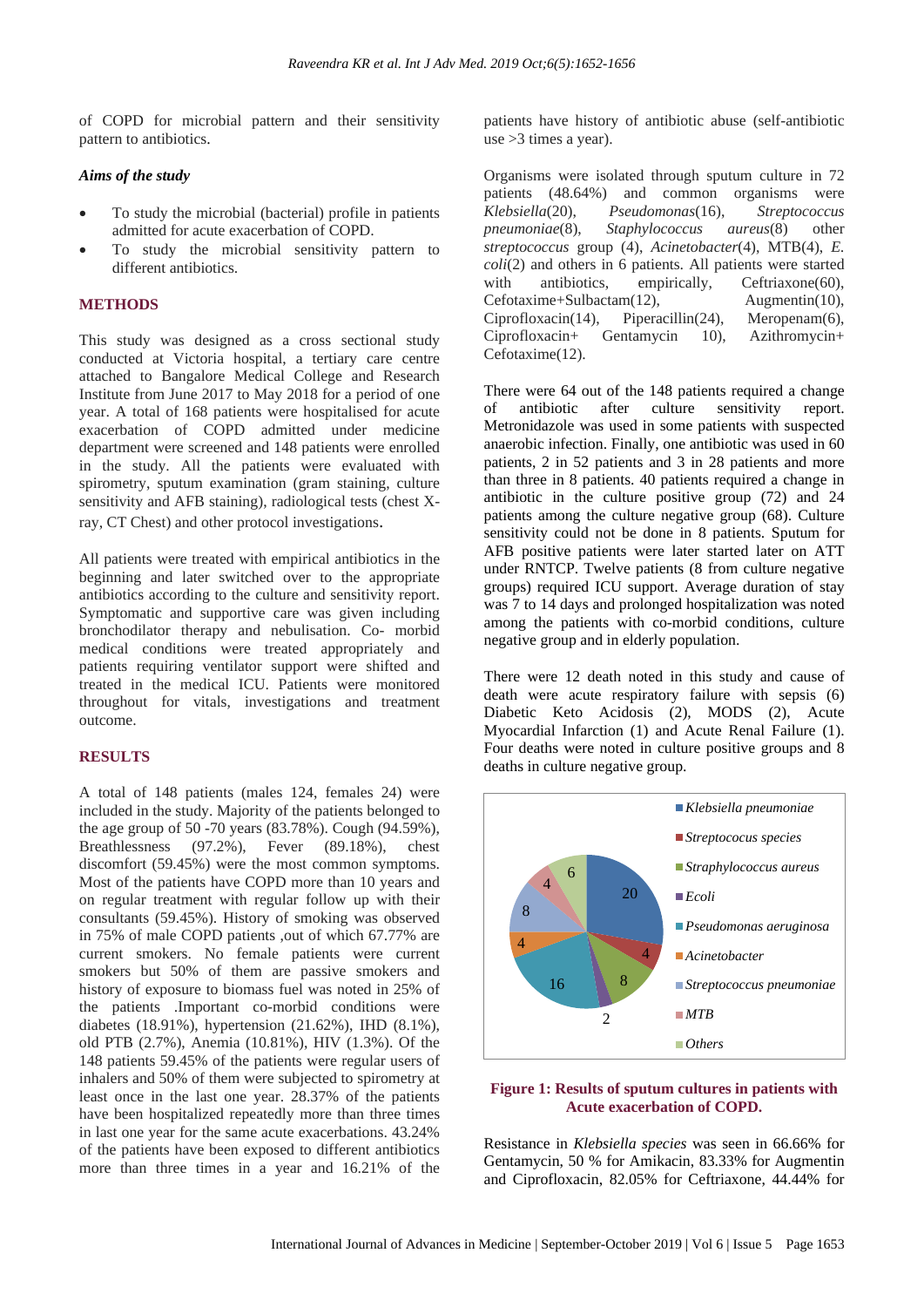Piperacillin, 41.66% for Netilmicin. Resistance in Pseudomonas was observed 88.88% for Ceftriaxone, 72.22% for Ciprofloxacin, 55.55% for Amikacin and Meropenam, 50% in Piperacillin and Netilmicin.



**Figure 2: Resistance profile of** *Klebsiella pneumoniae* **and** *E. coli***.**



**Figure 3: Resistance profile of** *Streptococcus pneumoniae* **and** *Staphylococcus aureus.*



**Figure 4: Resistance pattern in** *Pseudomonas***.**

Resistance in Streptococcus pneumoniae noted in 83.33% for Gentamycin, Meropenam, Ceftriaxone and 55.55% Augmentin, Piperacillin and Ciprofloxacin. Resistance to Staphylococcus aureus was observed in 94.44% for Augmentin, 61.11% for Ciprofloxacin, Meropenam and Netilmicin. Resistance to *E. coli* was observed in 61.11% for Gentamycin and Piperacillin, 80.55% for Ciprofloxacin and Meropenam, 86.11% for Ceftriaxone and 27% for Amikacin.

## **DISCUSSION**

Acute exacerbation of COPD is a change in the patient's dypnoea, cough and sputum production that is beyond the day to day variations, requiring a change in the regular medication. <sup>8</sup> The prevalence of the viral infections causing exacerbations was 39.3% according to the metaanalysis of 17 studies and hence the use of antibiotics in all COPD exacerbations is controversial.<sup>9,10</sup> There were 68 patients in the culture negative group, mostly of viral etiology.

According to the western studies ,the common organisms isolated from the Acute exacerbation of COPD patients include *H. influenzae* (20-30%), *Streptococcus pneumonia* (10-15%), *Morraxiella catarrhalis* (10%), *Pseudomonas aureginosa* (10%). <sup>11</sup> A different micro biome was noted in the Chinese study where then common organism were *Klebsiella pneumonia* (16.94%), *Pseudomonas* (16.94%), *Acinetobacter* (11.29%), *Streptococcus pneumoniae* (8.87%) and *Staphylococcus aureus* (7.26%). <sup>12</sup> A study from Kolkata, India has demonstrated following isolated - *Klebsiella pneumonia* (38.46%), *Staphylococcus aureus* (23.08%), *Pseudomonas aeruginosa* (10.26%), *E.coli* (5.13%) etc. <sup>13</sup> Our study also in par with the Asian studies demonstrating *Klebsiella* as the commonest organism followed by Pseudomonas, Streptococcus pneumonia, Staphylococcus aureus etc.

COPD patients are often exposed to different antibiotics for routine LRTI (Lower Respiratory Tract Infections) and pneumonia. Emergence of MDR (Multi Drug Resistance) strains is very common and our study 3 antibiotics were used in 28 patients and more than three antibiotics in 8 patients. Streptococcus pneumonia was then commonest organism isolated as a cause of CAP in COPD patients and was isolated in 11.11% of the patients in our study. $14$ 

For better treatment outcome a proper stratification of the bacteriological profile and treatment is required but empirical selection of antibiotics is often based on the past experience, availability of antibiotics in the hospital (government set up), cost and last but not the least - the best givers method.<sup>15</sup> There is a wide variation of using antibiotics as "there are no governing laws towards their rational use". Resistance was seen to many antibiotics, even for the higher antibiotics and hence MDR strains were commonly encountered.<sup>16</sup> Unfortunately, Piperacilin and Tazobactum, meropenam and third generation Cephalosporin are often used as empirical antibiotics, due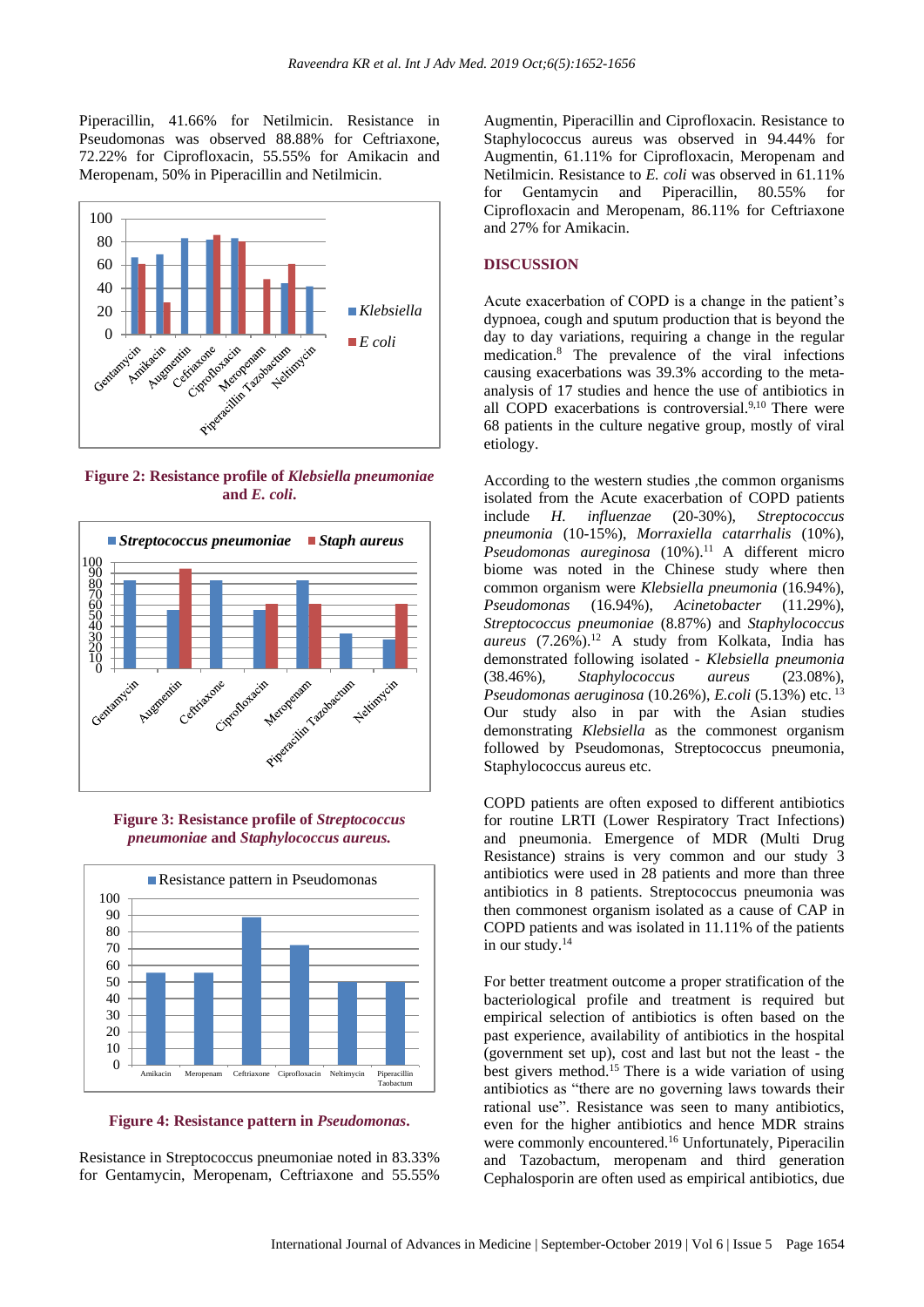to this there is a fast growth of Carbapenem resistance organism referred as MDR strains and finally may end up as a pan drug resistant gram negative organism. Hence, the infection disease society of the America has warned of antibiotic crises across the globe. 17

Culture driven antibiotic therapy has a better treatment outcome and more deaths occurred in culture negative group in the present study. mortality was noted in 8.1% of the patients in this study and Merino - Sanchez and colleagues have demonstrated a mortality of 12.5% patients. <sup>18</sup> Late medical attention, advanced age, comorbid conditions, previous antibiotic usage, all contributed to the mortality. Patients presented with multidrug resistant organisms carried poor prognosis in the form of prolonged stay, ICU admissions, multi organ dysfunction and deaths.

#### **CONCLUSION**

Acute exacerbation of COPD alters the lung function and increases the morbidity and mortality. Chronic colonization increases the risk for exacerbation and hence it should be dealt with greater care in COPD patients. Since viral exacerbations are also common and pathogen directed antibiotic therapy is the order of the day, misuse of empirical antibiotics should be avoided. Antibiotic prescriptions should be based on the local bacterial sensitivity pattern and prescribed in patients with history of production of purulent sputum and is worth following the guidelines or protocol. It is high time to have a policy for antibiotics usage at different levels- district, state and country to prevent the emergence of MDR strains. Banning across the counter sale of antibiotics is a recommended strategy to tackle the drug resistance menace.

#### **ACKNOWLEDGEMENTS**

*Funding: No funding sources Conflict of interest: None declared Ethical approval: The study was approved by the Institutional Ethics Committee*

### **REFERENCES**

- 1. Seeger W, Adir Y, Barberà JA, Champion H, Coghlan JG, Cottin V, et al. Pulmonary hypertension in chronic lung diseases. J Am Col Cardioy. 2013 Dec 24;62(25 Supplement):D109-16.
- 2. Lozano R, Naghavi M, Foreman K, Lim S, Shibuya K, Aboyans V, et al. Global and regional mortality from 235 causes of death for 20 age groups in 1990 and 2010: a systematic analysis for the Global Burden of Disease Study 2010. The Lancet. 2012 Dec 15:380(9859):2095-128.
- 3. Noncommunicable Diseases in the South-East Asia Region [Internet]. South-East Asia Regional Office. 2019 [cited 22 September 2019]. Available at:

http://www.searo.who.int/entity/noncommunicable\_ diseases/documents/9789290224136/en/.

- 4. Chhabra SK, Dash DJ, Acute exacerbation of chronic obstructive pulmonary disease causes and impacts: Ind J Chest Dis Allied Sci. 2014 Jun;56(2):93-104.
- 5. Rubinsztajn R, Przybyłowski T, Maskey-Warzęchowska M, Karwat K, Chazan R. Exacerbations of chronic obstructive pulmonary disease and quality of life of patients. In Pathophysiology of Respiration; Springer, Cham; 2015:69-74.
- 6. Papi A, Bellettato CM, Braccioni F, Romagnoli M, Casolari P, Caramori G, et al. Infections and airway inflammation in chronic obstructive pulmonary disease severe exacerbations. Am J Res Crit Care Med. 2006 May 15;173(10):1114-21.
- 7. Miravitlles M, Espinosa C, Fernández-Laso E, Martos JA, Maldonado JA, Gallego M. Relationship between bacterial flora in sputum and functional impairment in patients with acute exacerbations of COPD. Chest. 1999 Jul 1;116(1):40-6.
- 8. Rodriguez-Roisin R. Toward a consensus definition for COPD exacerbations. Chest. 2000 May 1;117(5):398S-401S.
- 9. Wu X, Chen D, Gu X, Su X, Song Y, Shi Y. Prevalence and risk of viral infection in patients with acute exacerbation of chronic obstructive pulmonary disease: a meta-analysis. Mol Bio Reports. 2014 Jul 1;41(7):4743-51.
- 10. Ram SFS, Rodriguez-Rohin R, Grandos NA, Gracia AJ, Barnes N. Antibiotics for exacerbations of chronic obstructive pulmonary disease. Thorax. 2002;57:847-52.
- 11. Rangelov K, Sethi S. Role of Infections. Clin Ches Med. 2014 Mar;35(1):87-100.
- 12. Ma X, Cui J, Wang J, Chang Y, Fang Q, Bai C, et al. Multicentre investigation of pathogenic bacteria and antibiotic resistance genes in Chinese patients with acute exacerbation of chronic obstructive pulmonary disease. J Intern Med Res. 2015 Oct;43(5):699-710.
- 13. Sharan H, Aerobic Bacteriological Study of Acute Exacerbation of Chronic Obstructive Pulmonary Disease. J Clin Diagn Res JCDR. 2015 Aug;9(8):DC10-2.
- 14. Desai H, Richter S, Doern G, Heilmann K, Dohrn C, Johnson A, et al. Antibiotic resistance in sputum isolates of Streptococcus pneumoniae in chronic obstructive pulmonary disease is related to antibiotic exposure. COPD: J COPD. 2010 Sep 1;7(5):337-44.
- 15. Goshal AG, Dhar R, Kundu S. Treatment of acute exacerbation of COPD.J Assoc Physicians India. 2012 Feb;60 Suppl:38-43.
- 16. Phillips I in Prudent Use of Antibiotics: Are Our Expectations Justified? in Clin Infect Dis. 2001;33 (Supplement 3):S130-S132.
- 17. Multi-resistance hospital bacteria linked to India and Pakistan health production report 2009;3:26:3. Available at: at: